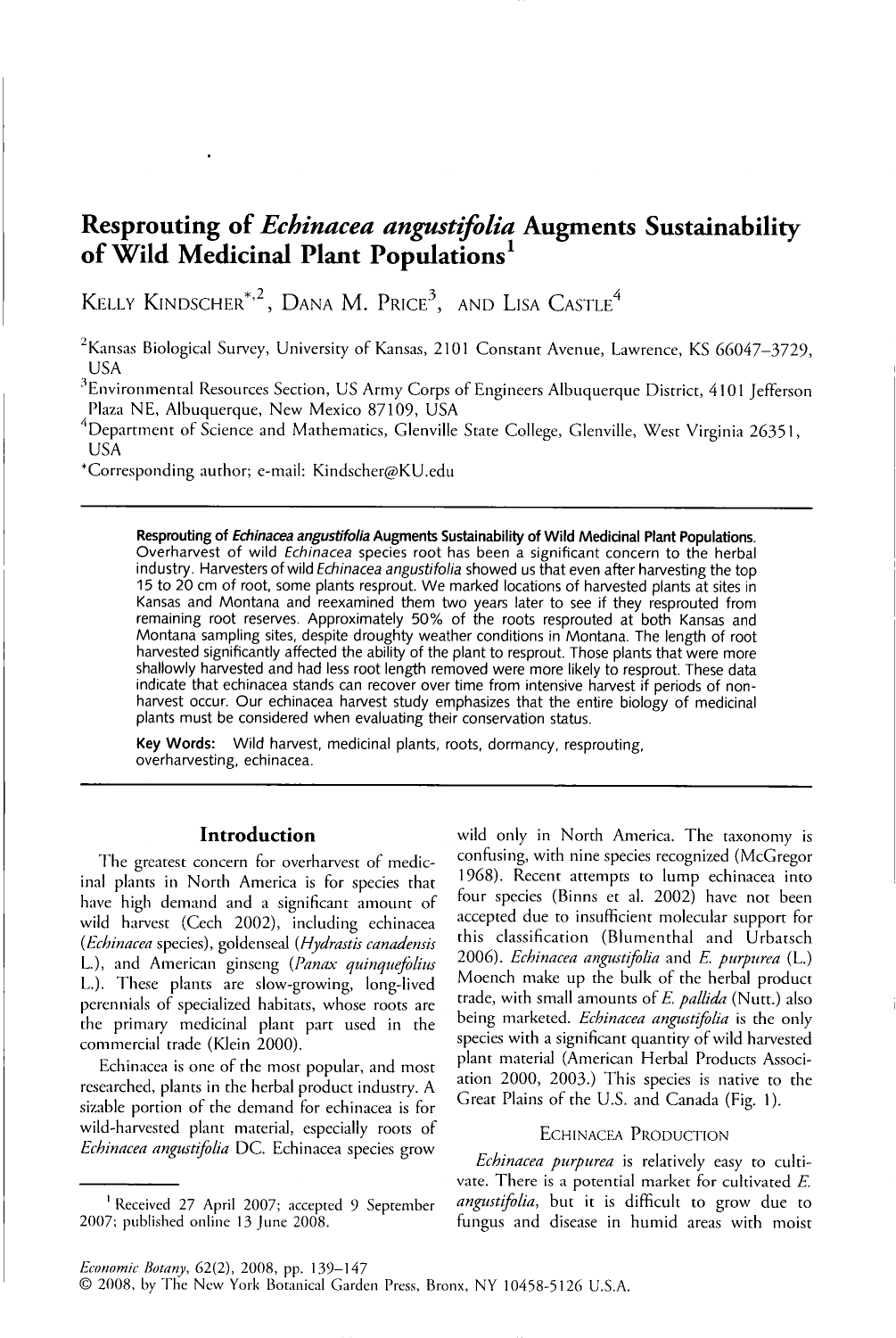

Fig. **1.** Location of study sites in Montana and Kansas within range from known and verified herbarium records of *Echinacea angustifolia* (Kindscher 2006).

soils, such as in central and northern Europe. In addition, the crop requires two to three years growth before it is harvestable, concerns have been raised about its quality, and the lag time between demand and harvest can create unanticipated surpluses, or unpredictable prices. For all these reasons, E *angustifolia* is primarily obtained through the harvest of native wild stands.

#### *Concerns of Overharvest of Wild Echinacea Species*

*Echinacea angustifolia* roots were used by many Native American tribes, but the quantity used was relatively small (Kindscher 1991). The popularity of echinacea products has repeatedly risen and fallen in recent history, cyclically renewing concerns that unregulated harvesting will decimate wild populations (Price and Kindscher 2007). In addition to harvest pressures, wild echinacea stands are threatened by overgrazing, herbicide use, and conversion of habitat to other uses.

When the price of wild *E. angustifolia* roots is high, harvesters can decimate a stand in a relatively short amount of time. Echinacea harvesting has been likened to a "gold rush" (Crawford 1999) that begins abruptly, occurs intensely, and spreads to other potential root mining districts once resources become depleted.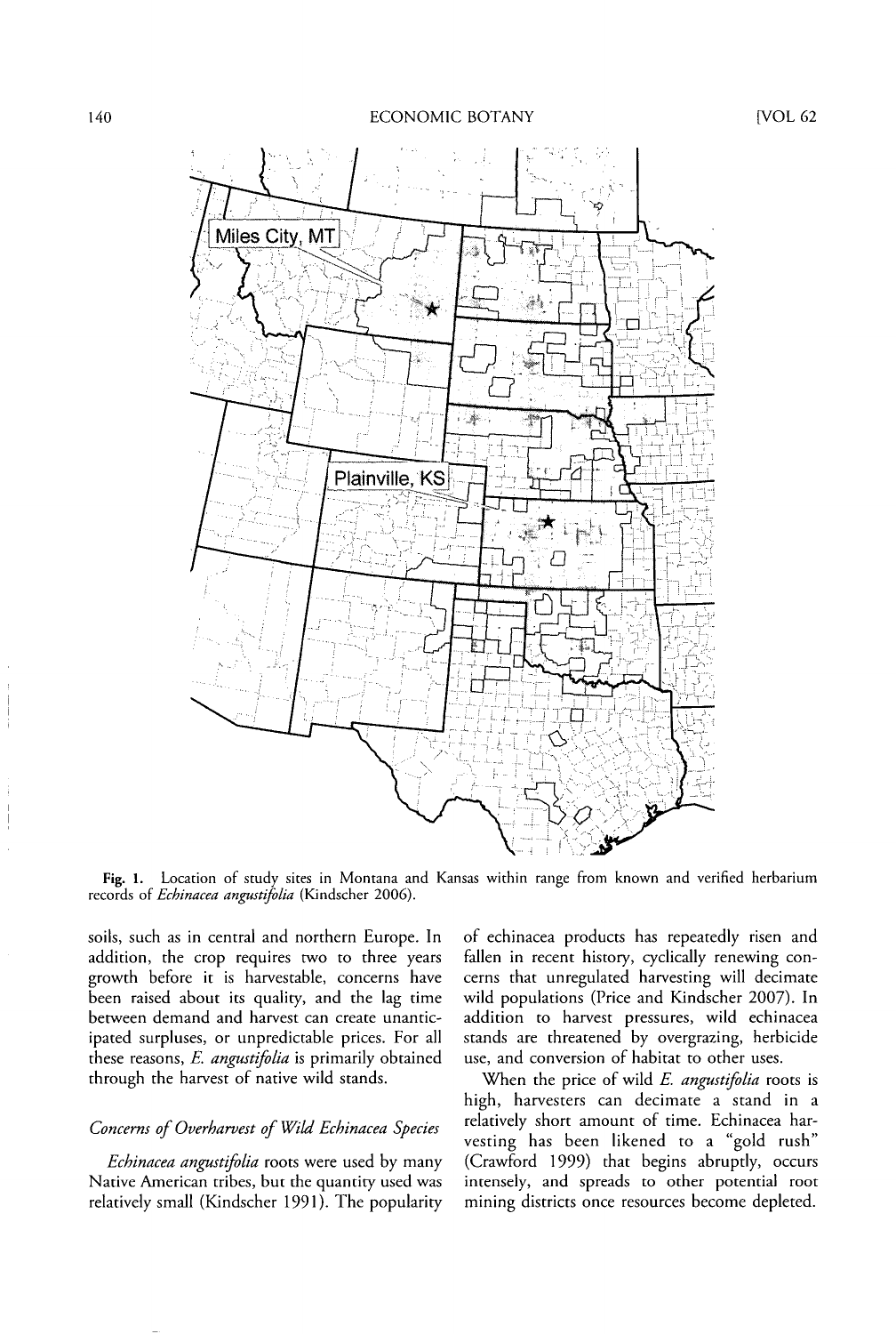#### 2008] KINDSCHER, ET AL.: RESPROUTING AUGMENTS *ECHINACEA* SUSTAINABILITY 141

Harvesting of *Echinacea angustifolia* root increased considerably in the mid-1990s, spreading northward from historical harvesting areas in Kansas to the essentially untouched large native stands on rangeland in eastern Montana and western North Dakota. Harvesting increased even more when the market demand doubled from 1997 to 1998. The Fort Peck Reservation in northeast Montana was one focal point of this expansion of commercial markets. In 1995, herbal brokerage companies approached the tribes on the Turtle Mountain and Fort Berthold Reservations in North Dakota and the Fort Peck Reservation in northeast Montana, offering money for echinacea roots (Kolster 1998). Echinacea root digging was encouraged by contests promoted by local root buyers, and the Fort Peck tribal newspaper, *Wotanin Wowapi,* published a picture of the winner of one such contest, a 96.5 cm long echinacea root (Kolster 1998; Stewart 1999). Kolster (1998) estimated that 350 to 400 people were harvesting *E angustifolia* on native prairie lands in the Fort Peck Reservation area in the spring of 1998. One local company bought as much as 545 kg of root per day and paid out over \$1.1 million to echinacea harvesters in 1998 (Solberg 1999). Some tribal leaders on the reservation initially endorsed harvesting but subsequently became concerned over the greediness of some harvesters and the observed decline in stands over several years of harvesting. At the height of the harvest, one elder described pickup trucks being used at night so that the last remaining elevated seed heads could be seen with the truck lights, and then the roots were harvested.

Harvesters from Texas who had applied for but had not received a commercial permit were arrested in 1998 in the Ashland District of the Custer National Forest with 38 kg of fresh roots in gunny sacks that they said were for "personal use" (Stewart 1999; Scott Studiner, personal communication 2002). By 1999, wild harvest of *E. angustifolia* was reported in 14 counties in North Dakota, and U.S. Fish and Wildlife Service workers reported cases of poaching in both Wells and Stutsman Counties (Torkelson 1999). There were also at least two or three cases of poaching in the Ouachita National Forest in Arkansas in 1997 and 1998, where harvesters were charged for illegal harvest and *Echinacea* species roots were confiscated (J. Hicks, patrol

office, Ouachita National Forest, personal communication, 2002). Well outside the range of **E.** *angustifolia,* the harvested roots in this area were sold to buyers as "snakeroot" and then most likely sold to some broker in the area as *E. angustifolia.* The threat of wild harvest was one factor in the listing of *Echinacea tennesseensis* (Beadle) Small and *E laevigata* (Boynton & Beadle) Blake under the U.S. Endangered Species Act (U.S. Fish and Wildlife Service 1989, 1995).

#### *The Effects of Wild Harvest on Echinacea Populations*

The demand for echinacea reached its highest level in 1998 has since declined, but the market activity of the past decade suggests that the boomand-bust harvesting of *E. angustifolia* is likely to continue (Price and Kindscher 2007).

The initial threat of wild harvest to echinacea populations is caused by the sheer number of lost plants. Owing to the substantial number of harvesters across the region, the remote location of wild *E. angustifolia* populations, and variation in root size and weight, it is difficult to quantify the number of *E. angustifolia* roots extracted from native stands annually.

The American Herbal Products Association (AHPA 2000, 2003) surveyed regional buyers of wild-harvested *E. angustifolia, E. purpurea,* and *E. pallida* and found that over 145,000 kg of dried roots of *E. angustifolia* were wild-harvested during the four years from 1998 to 2001 inclusive We have calculated that it takes over 220 *E. angustifolia* plants to make 1 kg of dried echinacea root (determined from weighing commercial wild-harvested roots in north-central Kansas). We therefore believe that over thirty million *E. angustifolia* plants were harvested during this time.

Beyond the actual loss of plants, an additional threat to wild echinacea populations is that the largest plants are harvested, and these plants are the most successful at reproduction. Harvesters believe that the largest roots come from old plants. They select plants by observing multiple seed heads in the air or lying on the ground, or seeing large and numerous basal leaves. Based on three years of field data gathered from population monitoring and modeling in Kansas, Hurlburt (1999) calculated that wild **E.** *angustifolia* plants can reach 18 to 44 years of age.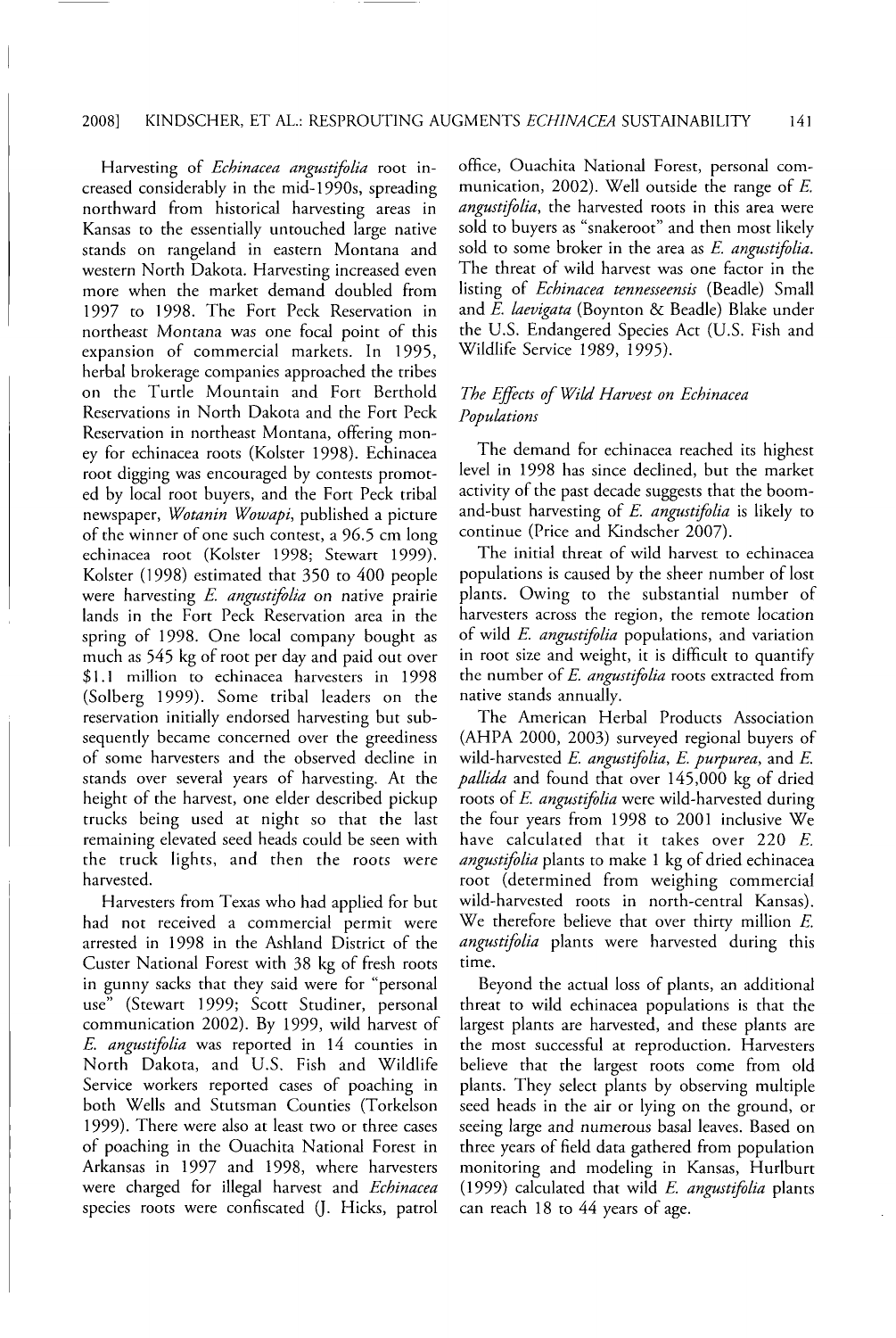Skilled harvesters in north-central Kansas visit favorite areas about once every three years and harvest moderately to ensure future opportunity. Hurlburt (1999) projected that populations can sustain a harvest of 4-5% of medium- to largesized roots per year. Years without harvest allow for some recovery.

#### *Ability to Resprout Helps Sustain Echinacea Populations*

In both Kansas and Montana, we have observed *E. angustifolia* root resprouting after commercial harvest (Kindscher, personal observation; Hurlburt 1999). We postulate that root resprouting significantly benefits echinacea populations and that some of the observed population reductions may be due to temporary absence of the aboveground parts from harvested plants which subsequently resprout.

Only by joining echinacea harvesters in the field in north-central Kansas did we learn about the resprouting of *Echinacea angustifolia* plants after being harvested (Hurlburt 1999). We learned and observed that echinacea harvesters in north-central Kansas were harvesting roots that had previously been harvested and that populations would recover after harvest, even if the harvest had been intensive. During the summers of 2001-2003, we made reconnaissance trips to areas where the wild harvest of *E. angustifolia* was described as being excessive (Kolster 1998). These areas included sites at Fort Peck Indian Reservation and Custer National Forest in Montana, the Missouri National Grasslands in North Dakota, and the Smoky Hills of north-central Kansas. We looked for areas where echinacea had become locally extinct due to overharvesting. At all sites we found evidence of harvest and we saw at least some flowering echinacea plants. For example, at the Custer National Forest, shovel holes ca. 12.5 cm deep left by poachers in 1998 were still visible when we visited the sites in July 2002. Small echinacea plants that had not been harvested had subsequently reached maturity and were observed flowering between shovel holes. In addition, some harvested roots had resprouted and were noticeably positioned squarely in the middle of the persistent shovel-dug depressions. We did not know how large any of these populations had been prior to repeated harvest, but we were encouraged that they had persisted despite reported overharvesting.

For all of these reasons, we needed to determine the percent of *E. angustifolia* plants that would resprout after harvest. We also wanted to collect data relating resprouring of plants to the sustainability of its harvest.

#### Methods

#### STUDY AREAS

The stands of *Echinacea angustifolia* we chose to study in Kansas and Montana include different climatic regimes, range management practices, and soil types. It should be noted that throughout the *E. angustifolia* range (Fig. 1), the species occurs in habitats with less competition with grasses and is most often found in rocky or thin soils, often limestone (as in the north-central Kansas study area), or other fragmented rock types (such as scoria in the eastern Montana study area).

Both study areas were in native rangeland where large populations of *E. angustifolia* occurred. The first study area was 4.5 km (10 miles) south of Plainville, Kansas. We established 7 study transects in Buster, GLC, and Wassinger pastures occurring across an area of 160 square km (45 square miles). Grazing at all transects was moderate to heavy. These echinacea stands were located in typical mixed-grass prairie dominated by little bluestem *(Schizachyrium scoparium* [Michx.] Nash), big bluestem *(Andropogon gerardii* Vitman), and sideoats grama *(Bouteloua curtipendula* [Michx.] Torr.). The second study area was comprised of 10 transects located on Buck Mountain Ranch about 32 km (20 miles) east of Miles City, Montana. Transects were located across approximately 100 square km (60 square miles) and were either lightly grazed by livestock or ungrazed. Echinacea stands were located on a variety of soils in typical northern mixed grass prairie, comprised of needle-and-thread grass *(Stipa comata* Trin. & Rupr.), little bluestem, bluegrass *(Poapratensis* L.), and side-oats grama.

Both the Kansas and Montana study sites are of continental climate with hot summers and cold winters. The average annual rainfall for the Plainville, Kansas, area is 62.5 cm (24.6 in), while the average rainfall for Miles City, Montana, area is significantly less at 34.2 cm (13.5 in).

#### *Selection of Sampling Transects and Methods*

Individual sampling transects were chosen based on an abundance of *E. angustifolia* plants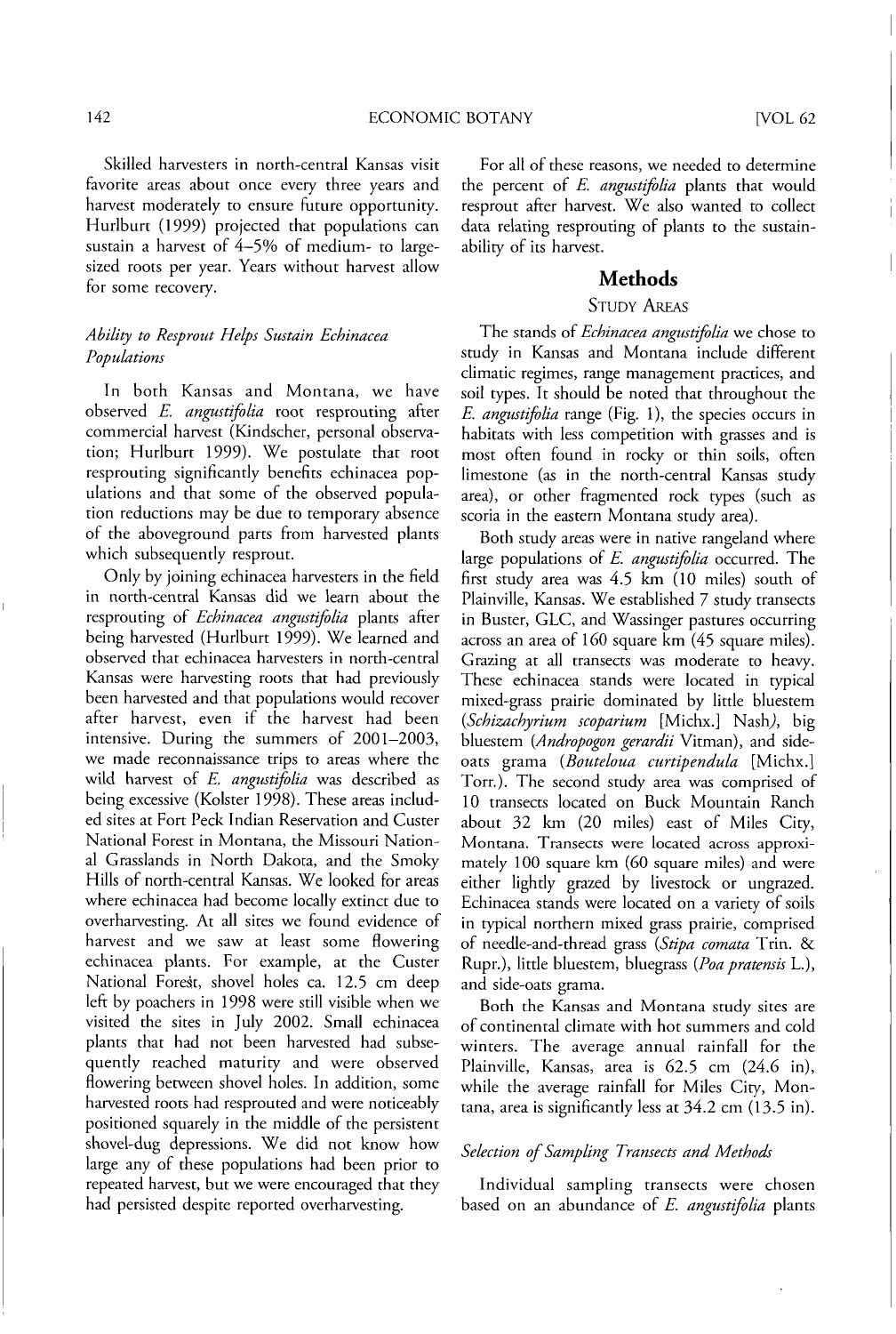and uniform distribution. Transects were established by laying out a 100-m tape measure. A variety of harvestable-sized plants were selected and harvested if they were within 1 m of the tape measure and at least 60 cm (2 feet) from any other echinacea plant in order that they could be definitively marked. This eliminated confusion between resprouts and other echinacea plants that would grow over the two-year monitoring period. At both transects we were accompanied by a harvester familiar with the specific area and who advised us on which plants would typically be harvested. Roots can extend 150-250 cm deep or more (Weaver and Fitzpatrick 1934). The roots remain large (1-2 cm wide) for 30-80 cm into the soil, but we followed typical harvesting protocol and harvested only to the depth a pickaxe or shovel can easily reach (15-20 cm).

Plants were harvested using the field tools of our professional harvesters (a small pick axe in Kansas and a specialized harvesting tool in Montana). After a root was severed by the harvesting tool, its length and diameter were recorded to determine root reserves. We measured diameter just below the crown. We also recorded whether there was any stem borer damage or whether the root had been previously harvested. Evidence of resprouts after previous harvest was easily observed as a smaller shoot emerged from the juncture of a healed cut on a larger root (Figs. 2 and 3). All harvesting holes were filled in (except one transect, discussed below). All harvested plants were marked by a GPS unit, flagged, and 15-cm (6-in) nails attached with marked metal tags were driven into the ground to enable finding their locations in subsequent years.

Roots along transects were originally harvested in July 2003 in Montana and September 2003 in Kansas. Our harvest times are typical because wild harvest of echinacea roots occurs whenever the price is high and whenever the ground is not frozen, with peaks in harvest when the plants are most evident in the summer due to blooming or in the fall due to prominent fruiting stalks. We returned to Kansas transects in the fall of 2004 to record presence of resprouted roots, and to both Kansas and Montana transects in July and September 2005, respectively, to destructively collect data by reharvesting and unearthing roots two years after the original harvest.

Despite careful marking and the use of a GPS device, there was considerable difficulty in relocating harvested plants, especially at Kansas transects where heavy cattle grazing produced considerable disturbance of the soil, vegetation, and flags. Grazing of leaves very early in the spring was also observed at these sites. In 2005, all previously harvested roots that could be found were redug to determine if the roots had resprouted. Conclusive evidence occurred when we observed a narrow, young, and lighter-colored shoot emerging from the residual larger root that had previously been severed (Fig. 2). New seedlings were easily distinguished from resprouts because they are slow growing and small, have root hairs, and are not attached to a larger root.

All data were entered into a Microsoft Excel database file and analyzed using SPSS (SPSS 2003). We used a T-test to determine whether resprouted roots had larger diameters or greater length than those that failed to resprout.

#### Results

All Kansas transects were revisited 12 months after harvest (in September 2004). An estimated 60% of the plants appeared to be resprouts, but we knew that this figure was high as we were not able to tell without destructive harvest and examination if we were observing seedlings or resprouts in some cases. Therefore, we report only 2005 results from reharvesting our Kansas and Montana sites two years after the original harvest. At the Kansas transects, all the plants that had been observed to resprout in 2004 survived until their 2005 reharvest. At least one plant went dormant for an entire growing season after the 2003 test harvest, with evidence of an initial resprout in spring 2005. Some plants sent up a second or third sprout during their second year of growth following root harvest.

In Kansas, 261 plants were harvested from all transects in 2003. Of these, only 173 could be relocated in 2005, primarily due to heavy grazing and disturbance by cattle at two transects. Eightysix plants resprouted, while 87 died after harvest. In Montana, 392 plants were harvested from all transects in 2003. Of these, 328 plants were relocated in 2005 and 165 plants resprouted while 163 died after harvest.

#### VARIATION IN ROOT RESPROUTING

During the 2003 harvest at our Kansas site, we noted that 13 roots that we dug had resprouted after a previous commercial harvest. These roots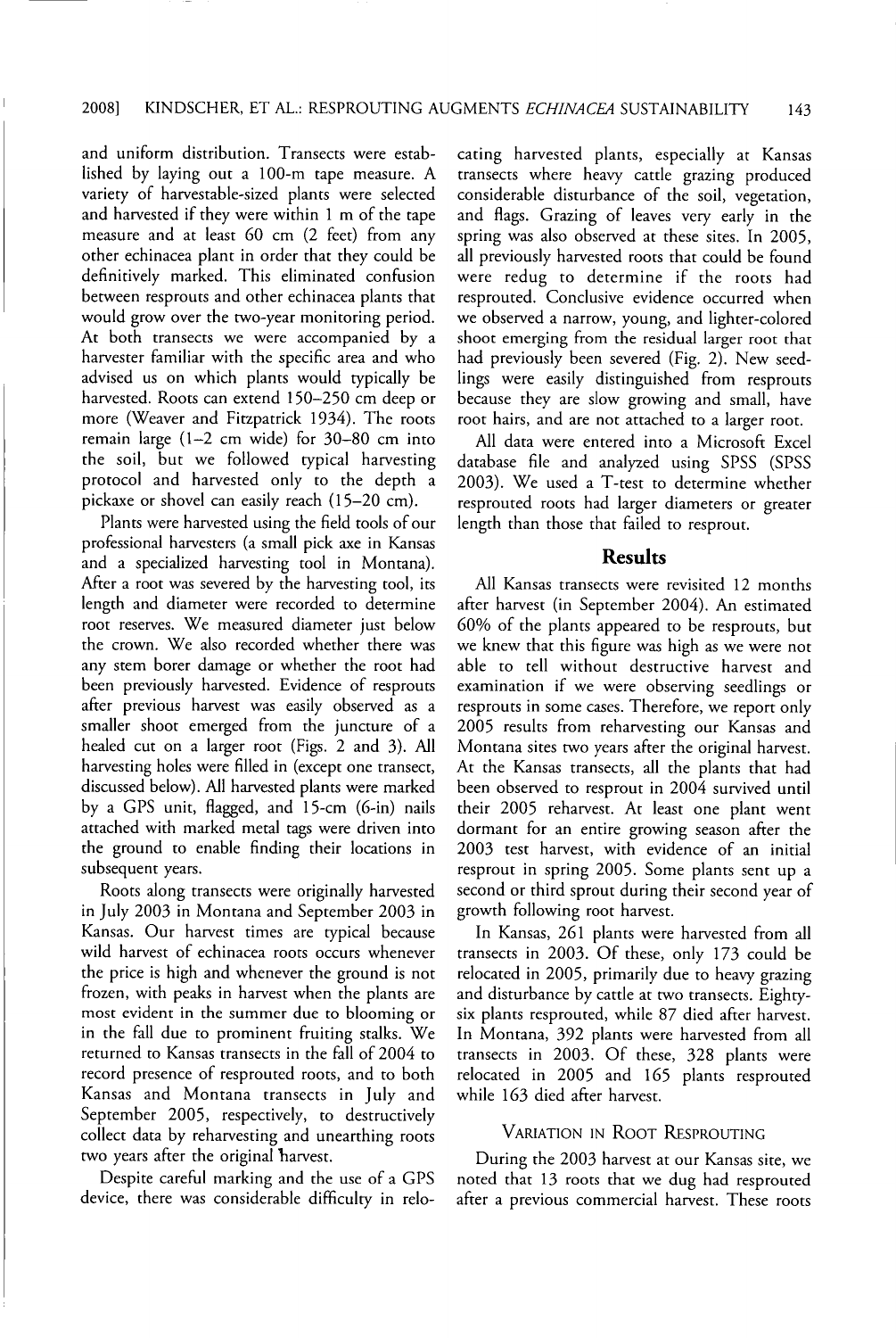

Fig. 2. Dried *Echinacea angustifolia* root showing young flowering shoot emerging in the lower left of photo from juncture with the larger root that had re mained in the ground after the original harvest. Plant from our field research site near Miles City, Montana.

were distinguished by having an upper, smaller diameter portion attached to a lower, larger diameter section. We knew that root harvesters had been working in this area during the last few years. Of these 13 plants, 7 were relocated two years later and all had resprouted again. In contrast, we also observed that at initial harvest, root-borer larvae had damaged six plants at our Kansas transects. Five out of six of these plants did not resprout.

Transects within Kansas had different soil types and grazing history. Resprout percentages showed statistical differences between transects and ranged from 36 to 85% (mean=50%) (Table 1). For Montana, resprout percentages ranged from 11 to 76% (mean=49%) (Table 2). The highest resprout percentage in Montana was at a transect where 25 of 33 echinacea plants resprouted. This was the only site in which a shovel was used to harvest roots, but soil was not put back in the holes. This practice allowed the plants to have a shorter distance for resprouts to reach the soil surface. The Montana transects resprouting percentages were statistically different from each other whether this shovel-dug transect was included or not.

#### RoOT RESERVES RELATED TO RESPROUTING

The length of root harvested (from the base of the crown to the point where the root was severed during harvest) was significantly different (p< 0.001) between all resprouted roots and those that died. The resprouted plants had less distance to reach the soil's surface (mean= 11.72 cm), and had less root material removed from the ground compared to those that died (mean= 14.47 cm to reach the soil's surface). The data for Kansas and Montana transects considered separately confirm the overall result **(p=0.037** and **p<.001,** respec-



Fig. **3.** Dried roots of resprouted *Echinacea angustifolia* harvested from a typical Buck Mountain Ranch field site near Miles City, Montana, showing mixed sizes of tagged larger roots and dried sprouts emerging from the juncture where the root had been harvested two years before.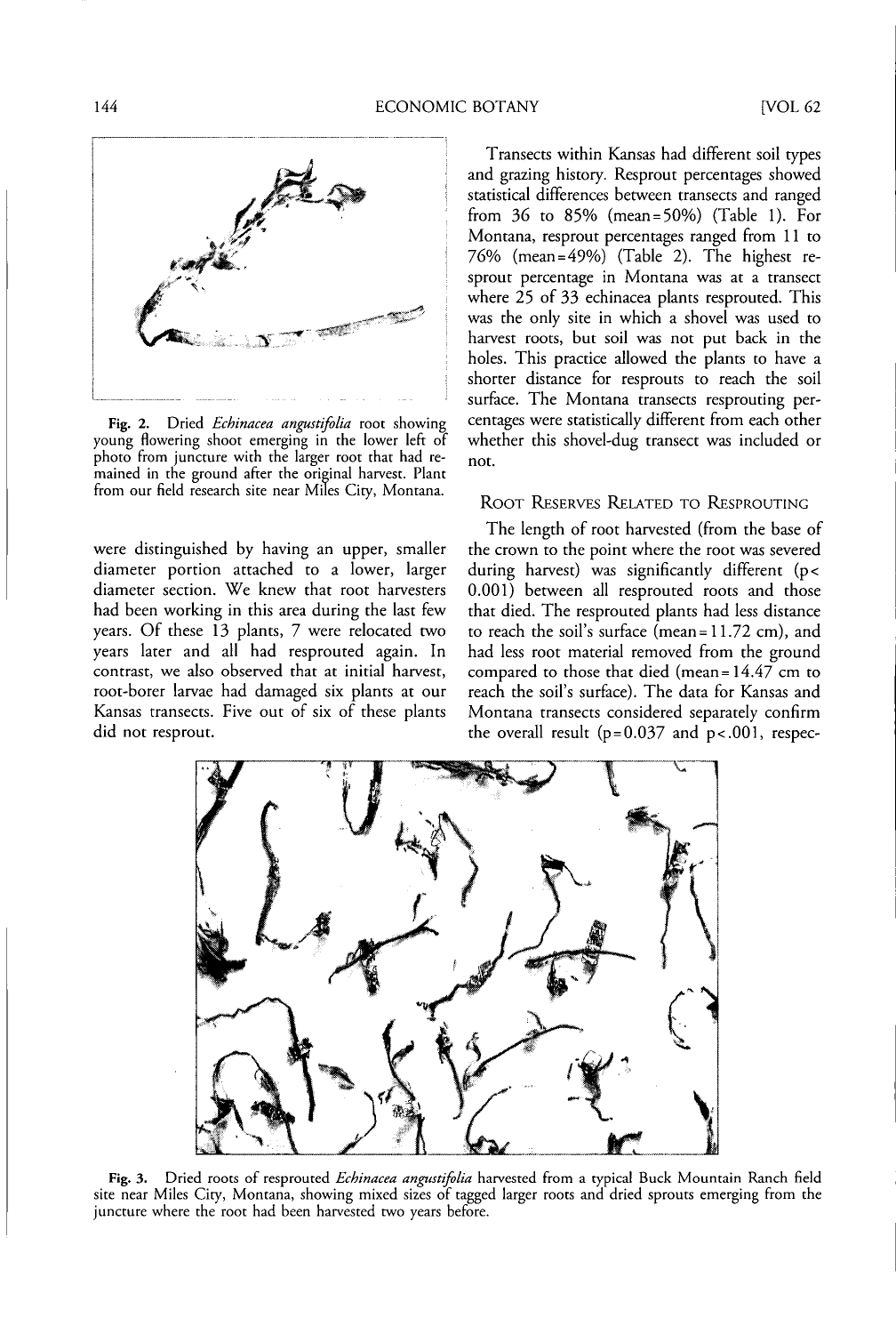|                     | Kansas Transects |                  |
|---------------------|------------------|------------------|
|                     | Resprouts        | Plants That Died |
| Buster A            | 10               | 18               |
| Buster B            | 10               | 9                |
| Buster C            | 11               | 11               |
| Buster D            | 20               | 22               |
| GLC A <sub>13</sub> | 11               |                  |
| GLC B               | 17               | 3                |
| Wassinger           | 5                | 13               |
| Total:              | 86               | 87               |

Mean resprout rate: 49.7%.

tively) (Fig. 4). In contrast, the diameter of roots that resproured (mean=6.91) versus those that died (mean= $7.12$ ) was not statistically significant  $(p=0.358)$ . There were also no significant differences between diameters of resprouted vs. dead roots at either Kansas ( $p = 0.132$ ) or Montana sites  $(p=0.97)$  (Fig. 5).

### Discussion

Remarkably, almost exactly **50%** of plants harvested at both Kansas and Montana sites resprouted. This may be even more surprising due to the fact that rainfall was below normal for the year of harvest and the following year in Kansas, and substantially below normal for the year following harvest at the Montana locations. The Montana study sites were designated as being in a stage of drought 102 out of 118 weeks (86%) during the study, while the Kansas sites were only in drought for 35 weeks (29%) (data from U.S. Drought Monitor at http://drought.unl.edu/dm/ monitor.html).

The harvest of about 30 million roots of *Echinacea angustifolia* during the peak harvest years of 1998-2001 could have a major impact on the medicinal plant's conservation status and harvest sustainability. The ability of half of the plants in this study to resprout after being harvested an average of 11.72 cm below the soil surface is remarkable and dramatically affects any estimate of the post-harvest populations and their long-term survival. Most other tap-rooted perennial plants do not have this consistent ability to resprout after a significant portion of their root is

removed. We have also observed this resprouting ability in *E. atrorubens* Nutt. and *E. pallida,* but do not know how prevalent it is. *Echinacea purpurea* and *E. sanguinea* Nutt. most likely do not have the ability to resprout, as they are fibrous-rooted species.

#### THE ABILITY TO RESPROUT

We have observed the ability of *E. angustifolia* to resprout at two widely disparate areas within its range. The proportion of resprouting plants in our Kansas and Montana transects varied from 11 to 76%, reflecting various soils, slope, moisture content, and other environmental factors. There is likely to be variation among individual plants in their ability to resprout. All seven harvested roots at Kansas transects that showed evidence of previous harvest before our original experimental harvest in 2003 had resprouted by 2005. One plausible reason for **E** *angustifolia* to resprout after extensive damage may be an evolutionary one-to recover from insect or animal damage or from dying back after erosion. The Plains pocket gopher *(Geomys bursarius)* was observed near some echinacea populations, as was damage by the hooves of livestock. We also observed that the roots of *E. angustifolia* plants growing on limestone slopes sometimes become exposed by erosion and die back to the ground.

TABLE 2. COMPARISON OF NUMBER OF ECHINACEA ANGUSTIFOLIA PLANTS THAT RESPROUTED VERSUS THOSE THAT DIED TWO YEARS AFTER SUMMER HARVEST FOR TRANSECTS IN EASTERN MONTANA.

| Montana Transects |                |                  |
|-------------------|----------------|------------------|
|                   | Resprouts      | Plants That Died |
| A <sub>1</sub>    | 13             | 12               |
| B1                | 12             | 27               |
| B2                | 17             | 17               |
| $\overline{C}1$   | 15             | 13               |
| C <sub>2</sub>    | 23             | 23               |
| D1                | 18             | 15               |
| D <sub>2</sub>    | $\overline{2}$ | 16               |
| E1                | 14             | 24               |
| E <sub>2</sub>    | 26             | 15               |
| F                 | 25             | 8                |
| Total:            | 165            | 170              |

Mean resprout rate: 49.2%.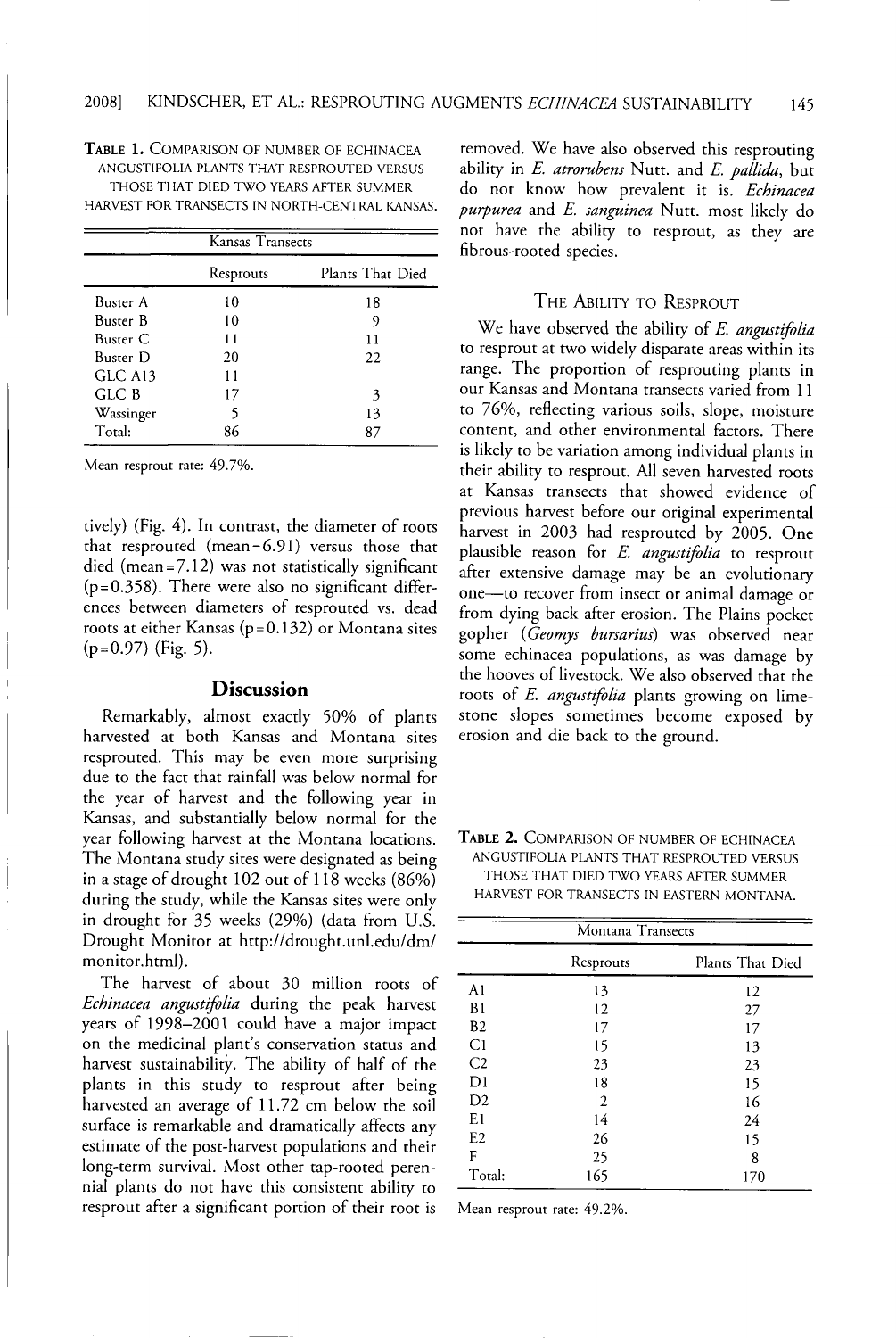

Fig. 4. Comparison of root length removed (approximate depth of the root harvested) from *Echinacea angustifolia* plants that died compared to plants that resprouted two years after summer harvest in northcentral Kansas and eastern Montana. T-test for comparing data within each state. Root depths (shown with standard error) were significantly different for Montana **(p<0.001)** and for Kansas sites (p=0.037).

The holes left by harvesters who used shovels and did not fill them in has been disturbing to range managers concerned about their livestock being injured by tripping on them when running, and by conservationists who were concerned about disturbance, disease, and noxious weeds (Kolster 1998). The one transect in which we used a shovel to harvest roots and left holes had the highest resprouting percentage of all Montana transects sampled (76%). These holes did not cause root rot or disease, although rainfall was below normal. In fact, the holes may have served as small reservoirs to capture the sparse moisture that did fall on this site.

#### ECHINACEA CONSERVATION

Concerns related to overharvest of wild **E.** *angustifolia* roots will most likely continue because wild populations still provide a substantial supply of the market. For a wild plant that is harvested from Texas to Montana with little monitoring, it is difficult to determine exactly how many roots are being harvested, although industry reports (AHPA 2000, 2003) have been helpful. Determining that root harvests are only killing half of the plants suggests potential recovery of these populations, even after severe harvests. Full population recovery would require a period of at least two years without harvest plus the combination of root resprouting, seed bank germination, and small plants reaching flowering size. The loss of flowers could also negatively affect populations of the Dakota skipper butterfly *(Hesperia dacotae),* a candidate for the Endangered Species list, for which echinacea flowers are a major nectar source (Cochrane and Delphey 2002).

The market for wild *E. angustifolia* root has been inconsistent, including years with low price or no market, which helps give populations time to recover. The conversion of rangeland to cropland and encroachment by development appears to be the greatest ongoing population threat. Educating harvesters and consumers on sustainable echinacea harvest strategies of remaining stands (such as visiting stands only every few years and leaving plants of all age classes) would be very useful. According to our data, encouragement of harvesting shorter lengths of roots could also be beneficial, as it would result in higher rates of resprouting. Promoting sustainable harvest strategies would probably be more effective in conserving *Echinacea angustifolia* stands than trying to regulate harvest over millions of hectares of sparsely-populated rangelands. Monitoring should be in place to observe population changes for both widespread and rare *Echinacea* species, especially in years when advertisements are posted for buying echinacea roots. When these want ads appear, they are a signal that the demand for echinacea root is on the upswing, and it is time to monitor and reexamine the impact of wild harvesting on echinacea



Fig. 5. Comparison of root diameter means (with standard errors) of *Echinacea angustifolia* plants that died versus those that resprouted two years after summer harvest in north-central Kansas and eastern Montana. T-tests were conducted separately for each state. There were no significant differences between these two groups in Montana ( $p=0.97$ ) and in Kansas ( $p=0.132$ ).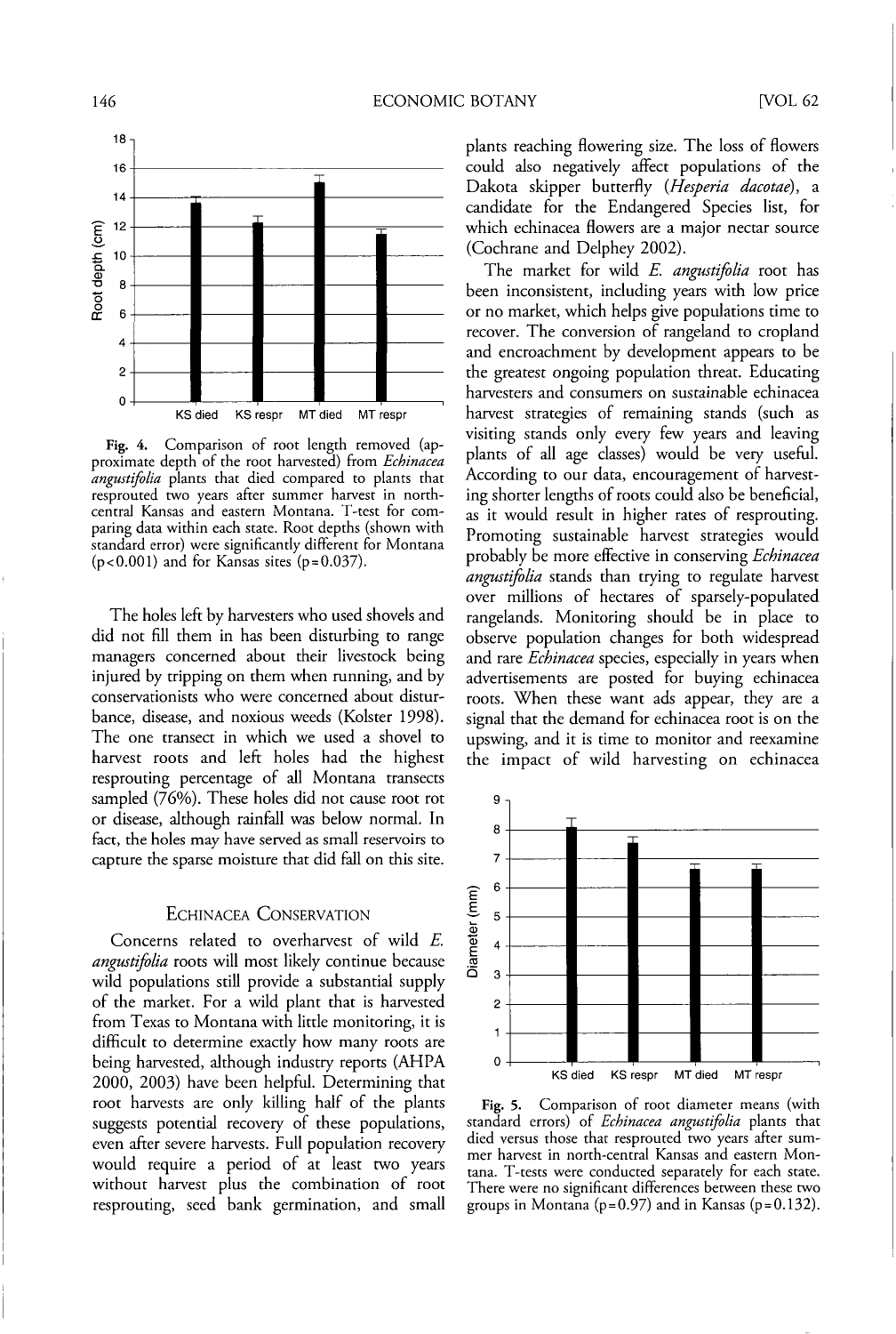populations. Knowing that resprouting is a significant factor in continued viability of echinacea populations can be useful for those concerned about determining its potential overharvest. Research on the factors that encourage resprouting, the percentage of resprouting in other species, and its long-term implications on plant health and population dynamics would be very useful.

#### Acknowledgments

We want to thank the echinacea harvesters that we worked with, including Pam and John Luna of Plainville, Kansas, and Terry and Laura Fox at Buck Mountain Ranch, Miles City, Montana. Fieldworkers included Maggie Riggs, Erika Noguera, Hillary Loring, Suneeti Jog, and Quinn Long. Tables and figures, along with edits and comments, by Bernadette Kuhn, Jennifer Delisle, and Debra Baker were invaluable. The manuscript was improved by edits, comments, and insights from Michael McGuffin, Robyn Klein, Hillary Loring, Suneeti Jog, and Joe-Ann McCoy. Funding for this work came from the U.S. Forest Service (Project Number-01-CS-11015600-060) and Terry Fox of Buck Mountain Botanicals.

#### Literature Cited

- American Herbal Products Association. 2000. 1999 Tonnage Survey Report. American Herbal Products Association, Silver Spring, Maryland.
- \_ **.** 2003. Tonnage Survey of North American Wild-Harvested Plants, 2000-200 1. American Herbal Products Association, Silver Spring, Maryland.
- Binns, S. E., B. R. Baum, and J. T. Arnason. 2002. A Taxonomic Revision of the Genus *Echinacea* (Heliantheae; Asteraceae). Systematic Botany 27:610-632.
- Blumenthal, M. and L. E. Urbatsch. 2006. Echinacea Taxonomy-Is the Re-classification of the Genus Warranted? HerbalGram 72: 30-31, 80.
- Cech, R. 2002. Growing At-Risk Medicinal Herbs. Horizon Herbs LLC.
- Cochrane, J. F. and P. Delphey. 2002. Status Assessment and Conservation Guidelines. Dakota Skipper, Hesperia Dacotae (Skinner) (Lepidoptera: Hesperiidae), Iowa, Minnesota, North Dakota, South Dakota, Manitoba, and Saskatchewan. Department of the Interior, U. S. Fish and Wildlife Service. April 2002. 77 pp.
- Crawford, Glinda 1999. Echinacea, Prairies, and Rural Life on Fire... "Help!" A North Dakota Report. United Plant Savers Newsletter 21: 20-22.
- Hicks, J. 2002. Personal communication. Patrol office, Ouachita National Forest.
- Hurlburt, Dana Price. 1999. Population Ecology and Economic Botany of *Echinacea angustifolia,* a Native Prairie Medicinal Plant. Ph.D. dissertation, Department of Ecology and Evolutionary Biology. University of Kansas, Lawrence.
- Kindscher, K. 1991. Medicinal Plants of the Prairie: An Ethnobotanical Guide. University Press of Kansas, Lawrence.
- \_ **.** 2006. Conservation Status of Echinacea Species. Report to the U.S. Forest Service. 247 pages.
- Klein, R. 2000. Wise Old Plants. Pages 24-38 in Planting the Future: Saving Our Medicinal Herbs. Healing Arts Press (Inner Traditions).
- Kolster, M. K. 1998. Impacts of the Global Echinacea Market on the People and Land of the Fort Peck Assiniboin and Sioux Reservation. Master's thesis, University of Montana, Missoula.
- McGregor, R. L. 1968. The Taxonomy of the Genus *Echinacea* (Compositae). University of Kansas Science Bulletin 484:113-142.
- Price, D. M. and K. Kindscher. 2007. One Hundred Years of *Echinacea angustifolia* Harvest in the Smoky Hills of Kansas, U.S.A. Economic Botany 61:86-95.
- Solberg, D. 1999. Uncommon Bounty. High Country News, Vol. 31, No. 3. SPSS 2003. SPSS 12.0 for Windows. Chicago, Illinois.
- Stewart, K. 1999. Where Have All the Flowers Gone? Natural Foods Merchandiser (Spring).
- Studiner, **S.** 2002. Personal communication. Custer National Forest Service ranger, July 2002.
- Torkelson, K. 1999. Coneflower Poachers Hit Public Lands. U.S. Fish and Wildlife Service, Mountain Prairie Region. News release (June 21).
- U.S. Fish and Wildlife Service. 1989. Tennessee Coneflower Recovery Plan. Asheville, North Carolina.
- **\_ .•** 1995. Smooth Coneflower Recovery Plan. Atlanta, Georgia.
- Weaver, J. E. and T. J. Fitzpatrick. 1934. The Prairie. Ecological Monographs 4:109-295.